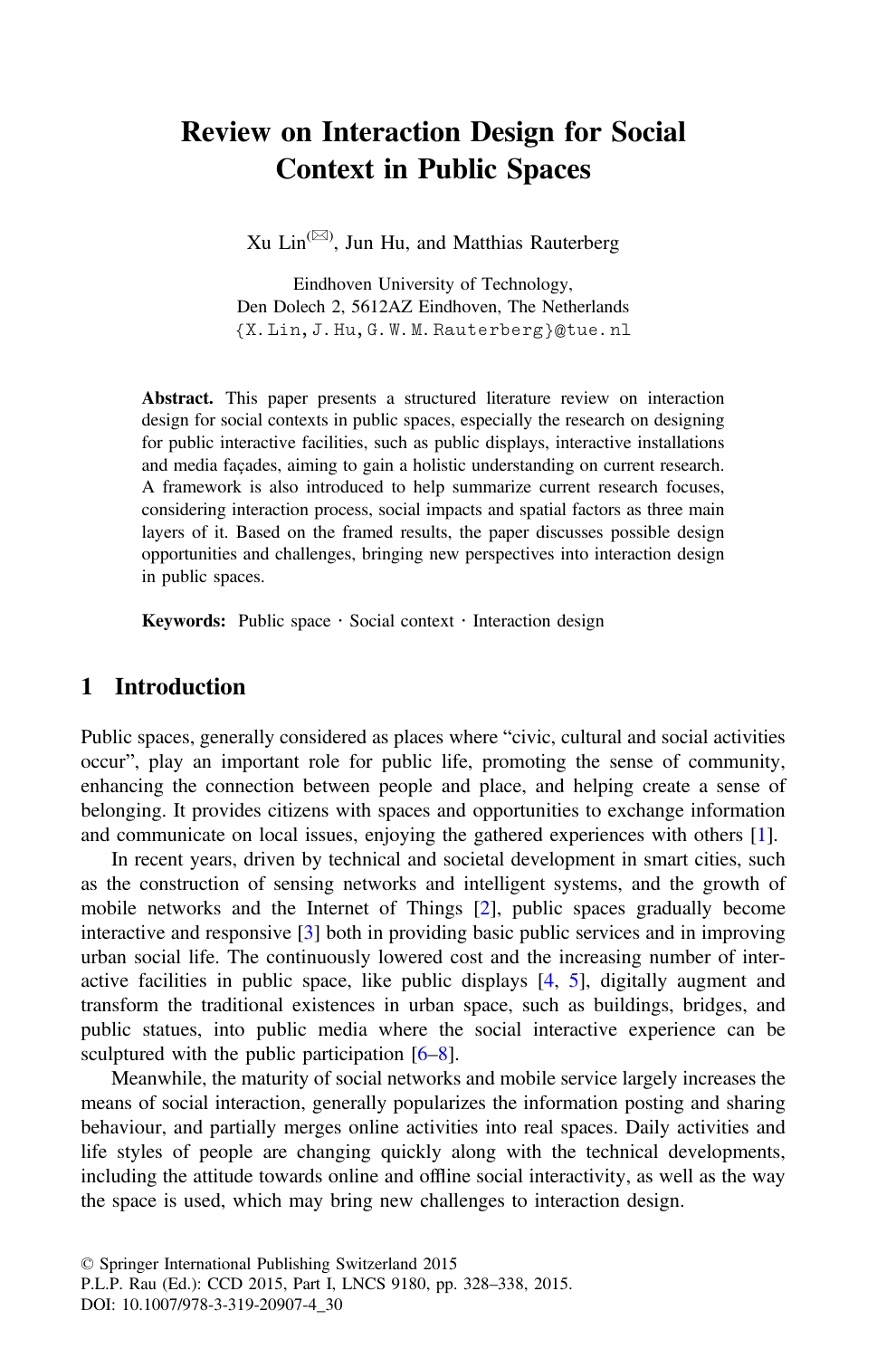In this paper, we present a literature review of current research on interaction design in public spaces, especially for social contexts, through an iterated searching process and a framed analysis. Research topics mentioned frequently in research are recorded to present a general state of focuses and challenges. The findings are summarized into an initial framework, considering the interaction process, social impacts and spatial factors as three main layers of it. The derivation of this framework indicates the design possibilities in multi-place contexts that are less mentioned in reviewed papers, and brings new perspectives into interaction design in public spaces.

## 2 Review on Current Research

So far, there has been a large amount of research on both specific design contexts and the strategy level (e.g. research on urban interaction design [\[9](#page-9-0)] and smart city platform [\[10](#page-9-0)]) for interaction design in cities. In this paper, the search focused more on studies starting with concrete design contexts, while the potentials of interdisciplinary cooperation will also be discussed as extension.

Researchers and practitioners are taking up the challenges, exploring the potentials of interaction design for social contexts in urban space, including the research on media facades (e.g. Aarhus by Light and The Climate Wall [[11\]](#page-9-0)), public screens (e.g. Outdoor UBI hotspots in Oulu [[12\]](#page-9-0) and The Wray Photo Display [[13\]](#page-9-0)), mobile applications (e.g. Tiramisu [\[14](#page-9-0)]), and interactive art installations of which the contents and final forms may be co-created by the crowd (e.g. public art installation for Taicang [[6\]](#page-9-0)). Most of the research, if not all, seems to focus on concrete interaction (e.g. the form of manipulation and the material for embodiment), effects on social behaviour among citizens (e.g. the research on engagement), and spatial factors of public space.

#### 2.1 Structured Review Searching

The review mainly went through three steps: (1) a review of related workshop paper collections; (2) a general searching and filtering with web searching tools; (3) a focused review on highly related and updated conference papers. Keywords were revised according to the results during the iterating process, except the main keywords of "public space", "interaction", "social" and "social interaction".

The review started with summarizing of position papers from CHI Workshop 2013, of which the theme was "experiencing the interactivity in public space (EIPS)" [[15\]](#page-9-0), gaining an initial knowledge on recent research interests and design concepts.

The second step was to conduct a general searching with keywords mentioned above via Google Scholar. The initial results were filtered again according to the titles and abstracts, as well as the re-checking of the keywords.

The last step ended with a searching for main and influential conference papers, using the same keywords and similar filtering methods, while this time the search was mainly focused on the research papers in recent five years (2010–2014).

According to the relevance of the content and citations of the paper, 77 papers were selected from the 164 searched pieces (Table [1\)](#page-2-0) for the further review in detail.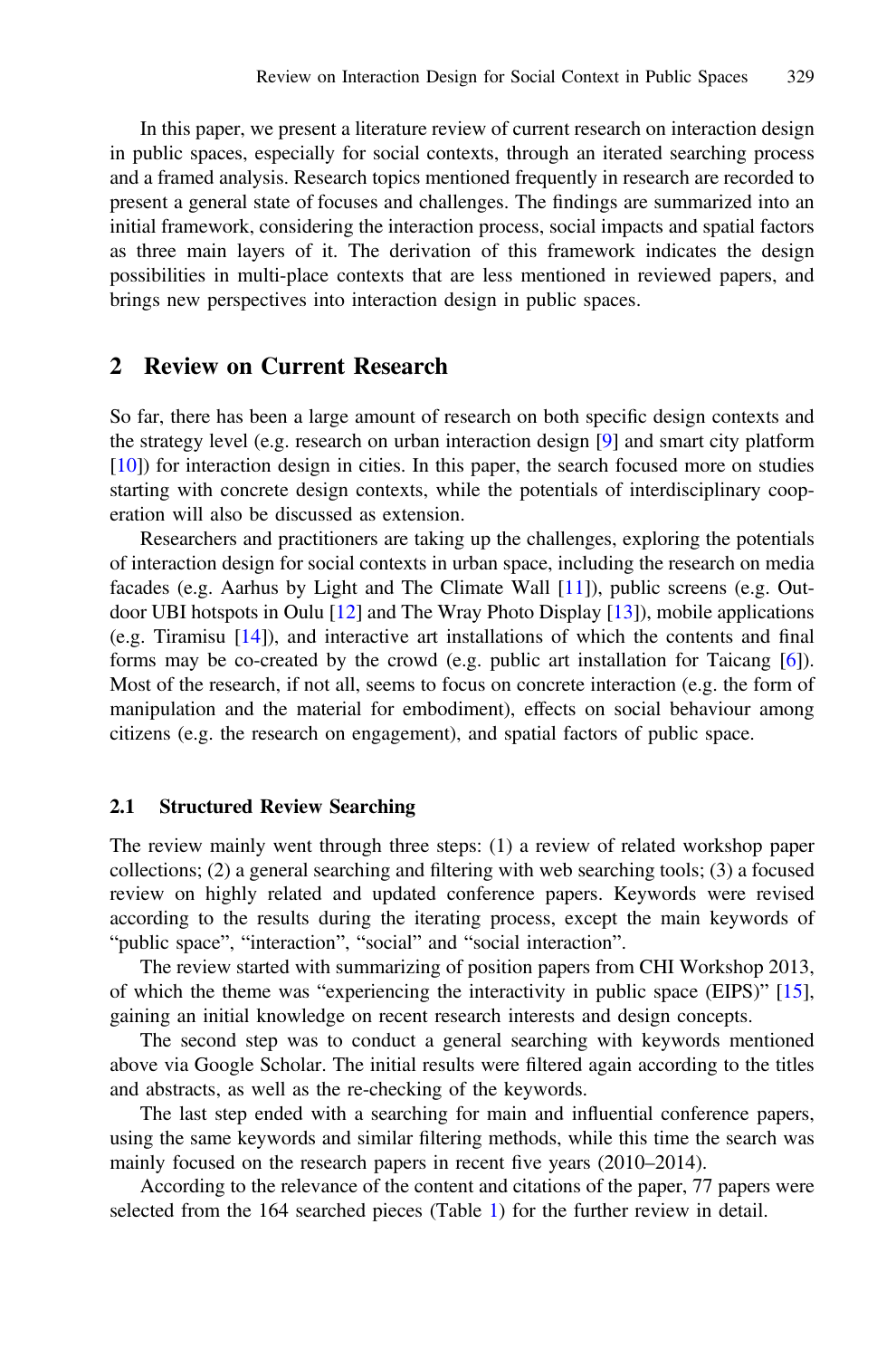<span id="page-2-0"></span>

| CHI | $D_{\alpha r}$ NIS | $\sum_{i=1}^{n}$<br><b>DIS</b> | CW | TEL<br>பப | lobile HC<br>N/L | b <sub>1</sub> Comp | $\gamma$ thers | Total |
|-----|--------------------|--------------------------------|----|-----------|------------------|---------------------|----------------|-------|
| 63  | 16                 |                                |    |           |                  |                     | 43             | 164   |

|  | Table 1. Searching results in total |  |  |  |
|--|-------------------------------------|--|--|--|
|--|-------------------------------------|--|--|--|

\*Others include: MAB, INTERACT, NordiCHI, OZCHI, Digital Creativity, MUM, AVI, and ICEGOV etc.

#### 2.2 Summary of the Results

Tables 2 and [3](#page-3-0) present the highly mentioned topics, which are discussed as research content and methods respectively. The numbers represent a count for papers that relatively consider the topics as main focuses or important content in their studies, while not suggesting that the rest of reviewed papers would be absolutely irrelative to

Table 2. Research topics mentioned in relatively high frequency

| <b>Themes</b>                           | <b>Sub-categories</b>                                                                         | <b>Research topics under themes</b>                     | Papers           |
|-----------------------------------------|-----------------------------------------------------------------------------------------------|---------------------------------------------------------|------------------|
| <b>Concrete</b>                         | Input                                                                                         | Whole body interaction                                  | 12               |
| <b>Interaction</b>                      | Mainly focusing on modality<br>and human manipulation                                         | Extra tools input (e.g. mobile device)                  | 11               |
| <b>Design</b>                           |                                                                                               | Touch (multi-user contexts)                             | $\boldsymbol{9}$ |
|                                         |                                                                                               | Urban sensing (e.g. camera)                             | 8                |
|                                         | Output                                                                                        | Public display                                          | 26               |
|                                         |                                                                                               | Interactive installation                                | 14               |
|                                         | Mainly focusing on presentation<br>and interface highly combined<br>with physical environment | Media facade                                            | 12               |
|                                         |                                                                                               | Personal mobile device                                  | 12               |
|                                         |                                                                                               | Service system                                          | 12               |
| <b>Social</b>                           | <b>Human Behaviour</b>                                                                        | Communication & Share                                   | 32               |
| <b>Impacts of</b><br><b>Interaction</b> |                                                                                               | Collaboration                                           | 14               |
|                                         |                                                                                               | Performativity & stage metaphor impact                  | 6                |
|                                         | <b>Cognition &amp; Perception</b>                                                             | Enhance user engagement                                 | 16               |
|                                         |                                                                                               | Increase motivation or attention                        | 10               |
|                                         |                                                                                               | Social acceptance on interaction or social<br>behaviour | 10               |
| <b>Spatial</b>                          | Mainly focusing on spatial                                                                    | Spatial influences from layouts and                     | 17               |
| <b>Factors</b>                          | factors that influence on social<br>behaviour                                                 | surroundings                                            |                  |
|                                         |                                                                                               | (Mainly in co-located contexts)                         |                  |
|                                         |                                                                                               | Societal function influence and situated<br>factors     | 6                |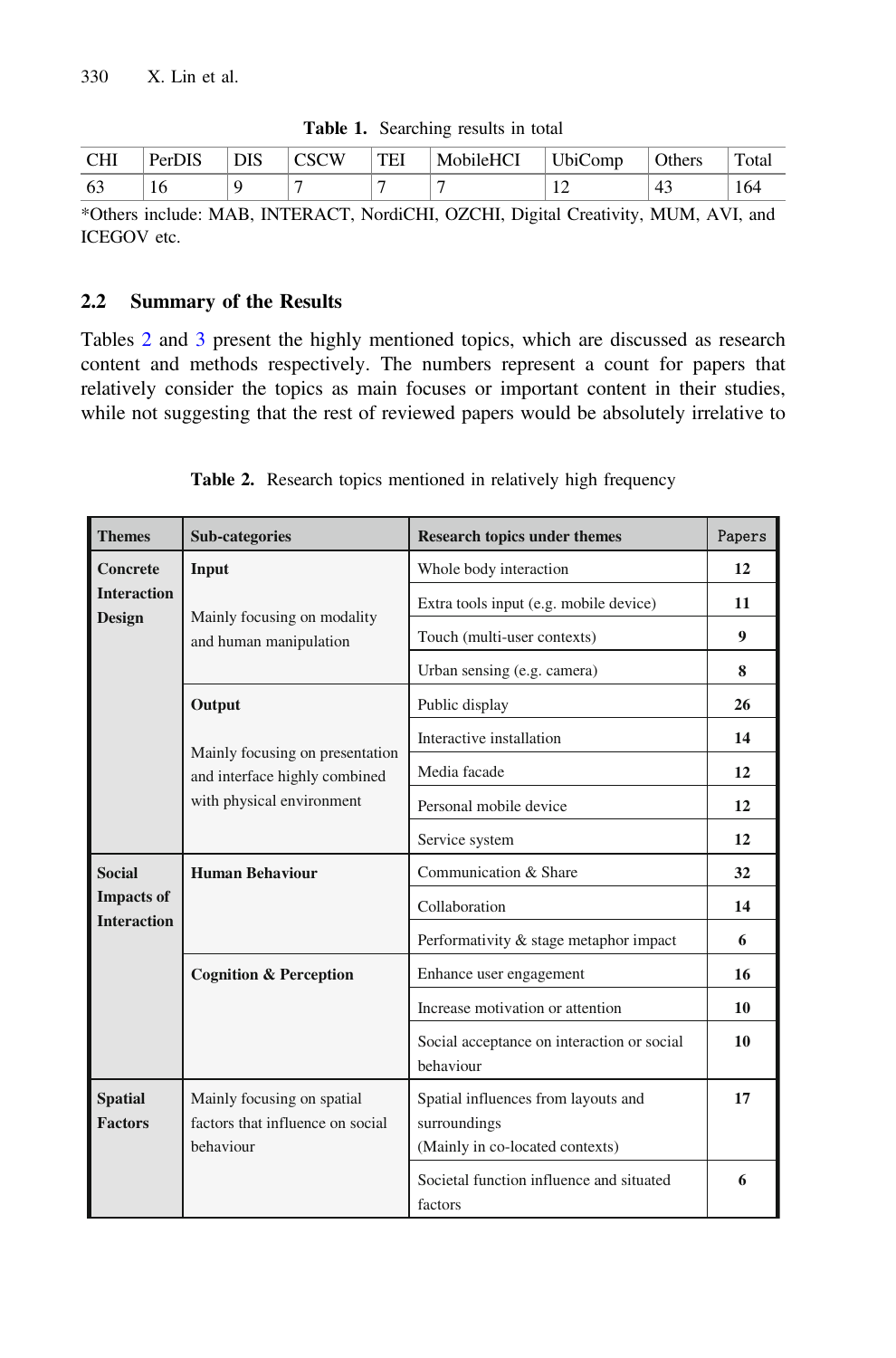<span id="page-3-0"></span>

| <b>Themes</b>     | <b>Research topics under themes</b>                              | <b>Papers</b> |  |  |
|-------------------|------------------------------------------------------------------|---------------|--|--|
| <b>Research</b>   | Practice (introducing experiments, field trials or case studies) |               |  |  |
|                   | Exploring design methods, frameworks or patterns                 |               |  |  |
|                   | Theoretical analysis and deduction                               | 18            |  |  |
| <b>Evaluation</b> | Observation                                                      | 11            |  |  |
|                   | Interview                                                        | 7             |  |  |
|                   | Ouestionnaire                                                    | 5             |  |  |
|                   | Data log in system                                               |               |  |  |

Table 3. Research types and evaluation methods mainly discussed in studies

the topics. Although this record is not a precise statistics, it is helpful enough to give indications on current distribution of research attentions and trends.

Summary of research contents. As showed in record (Table [2\)](#page-2-0), there are three major themes in search results: (1) concrete interaction design; (2) social impacts brought by the interaction; (3) spatial factors influencing the interaction and social behaviour. The topics are not separated from each other, but inter-connected in practice to reach specific design and research objectives. Usually, the study questions can be raised as exploring the behavioural and social impacts of specific interaction process, or discussing possibilities in interaction and space design to facilitate social experience.

Concrete interaction design is the first theme with the most-frequently mentioned topics in record, including studies like designing specific manipulation and exploring new modalities as potential interfaces. According to the basic interaction framework introduced by Abowd and Beale [\[16](#page-10-0)], topics are categorized by "input" and "output" process.

Research on input pays much attention to the multi-user context, and often focuses on exploring manipulations and input modalities, including gestures [\[15](#page-9-0), [17\]](#page-10-0) (ranging from hand gesture to whole body interaction), touch [[15,](#page-9-0) [18\]](#page-10-0), portable devices (e.g. smart phones), urban sensors (e.g. surveillance camera), and even sound interfaces (SI) [[15\]](#page-9-0). And studies on output usually discuss about materials, platforms and technical solutions for presentation. Public display [[19\]](#page-10-0) is most often used in research. Media façades [\[11](#page-9-0)] and interactive public installations [[20\]](#page-10-0) are increasingly employed in large-scale design, while personal devices are popular in providing customized services. Participatory performance is also mentioned for research on human behaviour in social context [[15,](#page-9-0) [21\]](#page-10-0).

Social impacts of interaction look into the influence of interaction on people's behaviour and cognition. Main objectives of research include summarizing behaviour patterns and exploring how people understand, feel or get reflection on specific interaction or social relationship they are involved in.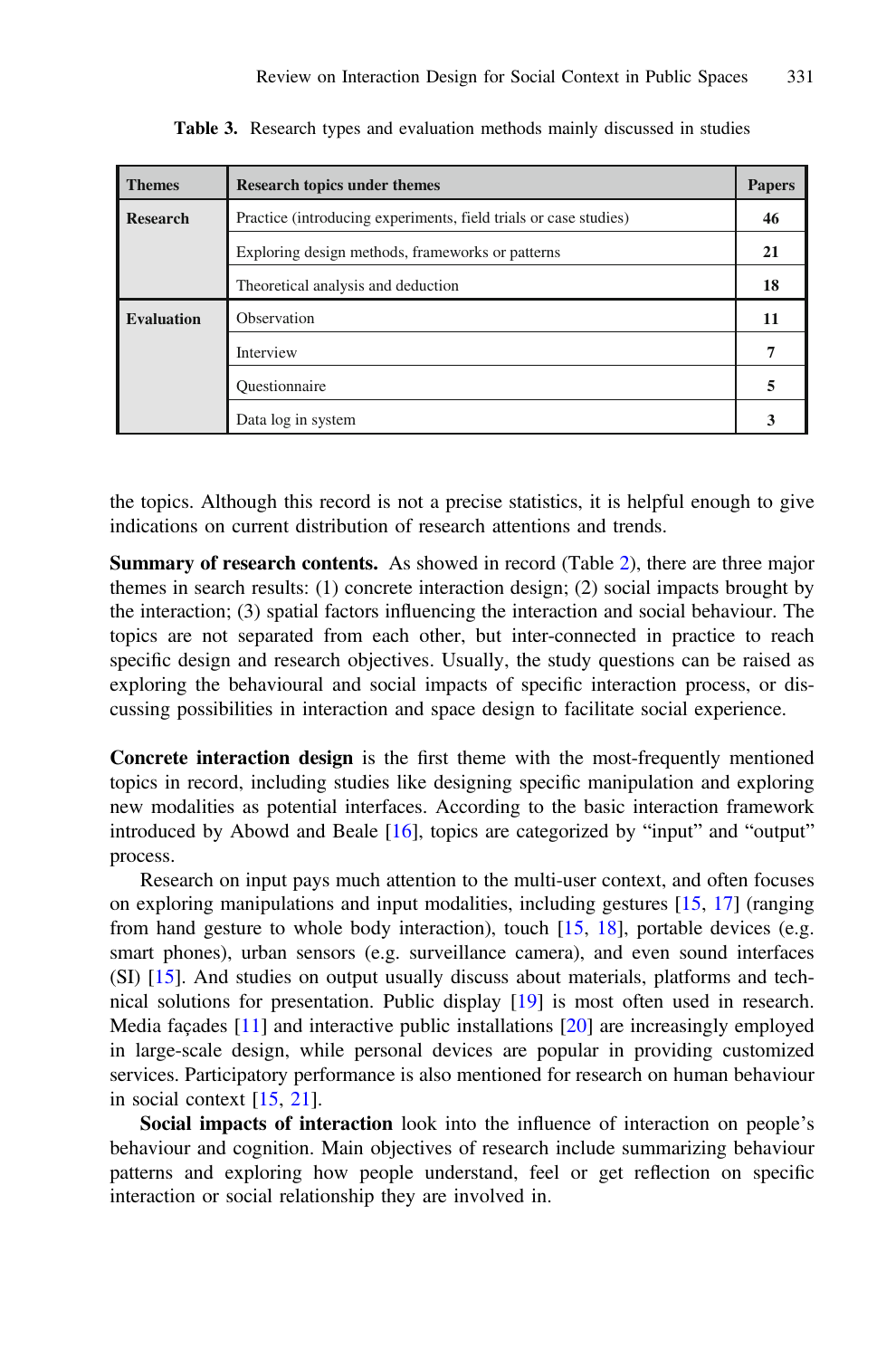Behavioural influences are usually studied through the observation on how specific interaction facilitates the communication between people in public spaces, including the studies on sharing, cooperating and competing behaviour, as well as the research on people's observing and reacting behaviour during the interaction (e.g. the transformation between the role of spectator and actor [[22\]](#page-10-0)). This research often deploys in two directions: (1) improving manipulation, modalities or tools to lower thresholds for people joining the activities; (2) improving content design or user task setting to facilitate social behaviour naturally [\[23](#page-10-0)].

Reviewed studies concerning the social impacts on cognition mainly discuss enticing or enhancing the user engagement [\[23](#page-10-0)], facilitating the feeling of connection, and exploring the range of social acceptance [[15\]](#page-9-0).

Spatial factors in review mainly discuss the influences brought by physical and societal features of public space on interaction process and human behaviour.

Research on physical features can be seen in the design of space layouts and surrounding environment to influence people's behaviour, including two major contexts co-located interaction and remote interaction [\[24](#page-10-0)]. Combination with digitally augmented layers is also tried to enhance the spatial influence on human behaviour [[15\]](#page-9-0).

Societal features of different public spaces influence social behaviour of people and design of the facilities, like open space is generally used for large-scale design and short-term interaction, while indoor spaces are often used for detailed interaction or immersive experience.

Summary of research methods. Table [3](#page-3-0) presents research types and evaluation methods used in practice, which indicates that most of the studies are based on practical design projects. There are some studies considering design methods and guidelines as major output, while fewer mainly conduct theoretical analysis or deduction, since design for interaction in public space always meets situations that cannot be foreseen or controlled in laboratory environment. The working prototypes and field trials of design play a significant role in research, especially in evaluation, which leads to a result that currently the observation (watching or video recording) combined with structured interview (with questionnaire) is considered as most feasible and practical evaluation method for user testing in wild [[18\]](#page-10-0).

#### 2.3 Design Challenges in Current Reviewed Research

Being in the public spaces challenges interaction design with situations that can hardly be simulated in laboratory environment. The design can hardly be addressed specifically for certain group of regular users, and is usually defined as intuitive usage or needs to be "obtainable without prerequisites" [[25\]](#page-10-0). Furthermore, there are also challenges in facilitating aesthetic communication and user experience, as well as in "utilizing the inherent qualities of public spaces to their full potential" [\[25](#page-10-0)].

Challenges in Design. The challenges summarized in this review paper can be discussed as dealing with the balances between several groups of trade-off relationship.

The first is to reach the balance between the single-user and multi-user context, which includes three sub-relationships: the individual operation versus the collective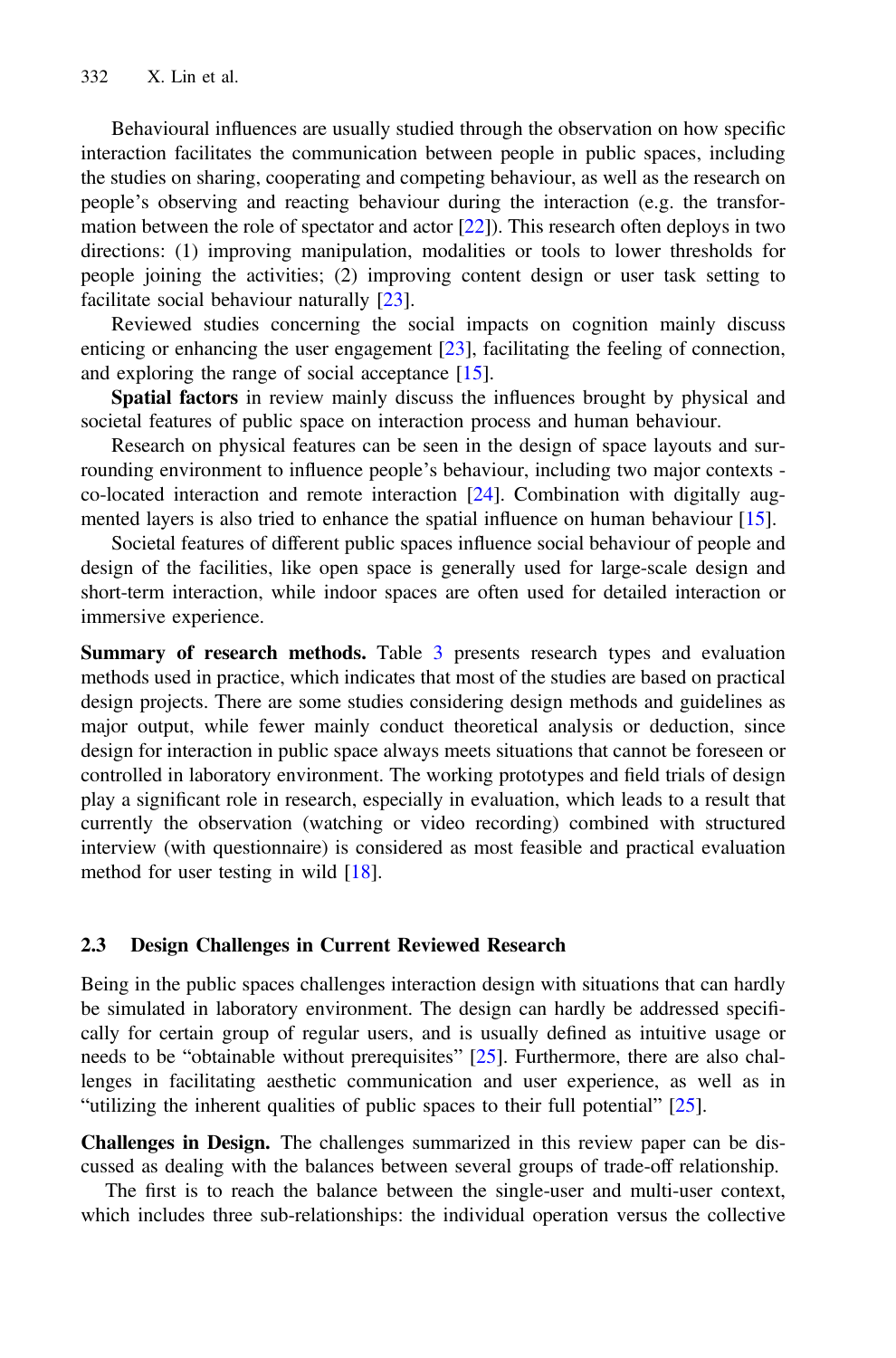operation, the customized service versus the common use, and the privacy of users versus the publicity of the interaction [[23\]](#page-10-0).

The second important challenge is the conflict between the stable existence of the facilities and the continuous interest of people. How to keep people continuously interested in and engaged with the design is a great challenge for public space context.

The third one is to deal with the conflicts in manipulation design, including the balance between the artificial interaction and natural movements, and the combination of digital content and physical environment. The most common design question is how to design novel interaction form with appropriate affordance to entice users' intuitive manipulation.

And the last challenge is to balance the relationship between entertainment and functionality. It always requires a compromise to keep the design both entertaining and functional in use, as well as both precise and inclusive in manipulation.

Challenges in evaluation. As discussed in reviewed papers, some parameters can hardly be measured in laboratory environment, such as "effectiveness, social effects, audience behavior, and privacy implications"  $[5, 26]$  $[5, 26]$  $[5, 26]$ . Therefore, field studies are necessary in research to explore different design conditions, "gaining insights into relevant design parameters while still ensuring a high ecologic validity for the data" [[27\]](#page-10-0).

Currently, most of the evaluation is deployed as the combination of interview (questionnaire) and observation, while with technical development and changes in people's usage of public media, there is a potential to design new methods that are more efficient and suitable for evaluation in future user contexts, such as collecting feedbacks through the social media or information shared through the interaction.

#### 3 Framed Analysis and Exploration

Base on the findings, an initial framework is introduced, showing the three layers of main reviewed factors for interaction design in public space, and aiming to gain a better understanding on the summarization of review. The framework is inspired from a progressive combination of the basic interaction framework [[16\]](#page-10-0), the tangible interaction framework according to Hornecker and Buur [\[28](#page-10-0)], and the review finding in this paper.

The basic structure of interaction from HCI perspective, introduced by Abowd and Beale [[16\]](#page-10-0), can be considered as a circle of four elements: user, input, system and output (Fig. [1](#page-6-0)). This structure may become more user-centered with partially considering spatial and social factors (Fig. [2\)](#page-6-0), when located into physical media to enhance the connection between people and the real place, such as in tangible interaction design [\[28](#page-10-0)].

When designing for interaction in public space, the social and spatial factors appearing in field context become increasingly important. The studies need to not only take the original interaction structure into consideration, but also treat the social relationship and spatial influences at almost the same hierarchy. Thus, the design and research practice need to tackle a three-layer relationship, which is also indicated in review findings (Fig. [3\)](#page-6-0): the interaction layer, the social layer and the spatial layer.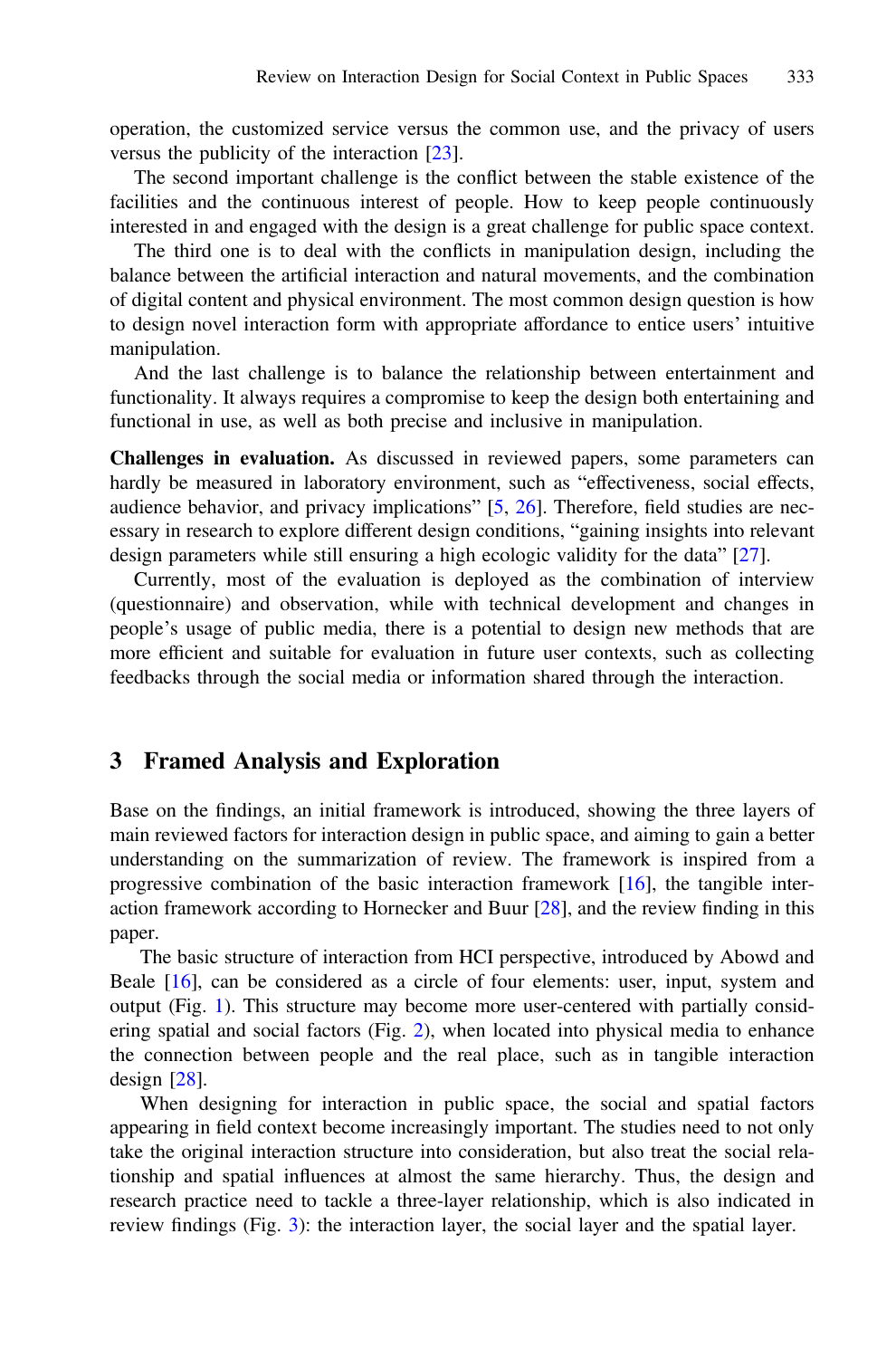<span id="page-6-0"></span>



Fig. 1. Basic structure of interaction Fig. 2. Structure of tangible interaction introduced by Hornecker and Buur.



Fig. 3. Three-layer framework summarized from review findings.

Fig. 4. Contexts that do not belong to the interaction discussed in this paper.

The interaction layer is the core of the framework. It matches the first theme in the summarization of review, and is also a basic premise of research in our review. The design without interaction, or the purely social interaction between people without interaction design intervention or mediation (Fig. 4b), may not belong to our research scope. In this circle, current research is making efforts to explore the new forms, materials and modalities of input manipulation and output presentation through the interaction process.

The social layer matches the second theme in review. It considers with the social interaction between people in the contexts (impacts on behaviour), and looks into the influences on people's thinking and feeling (impacts on cognition). When put into the public spaces, the interaction between human and interactive facilities (Fig. 4a) usually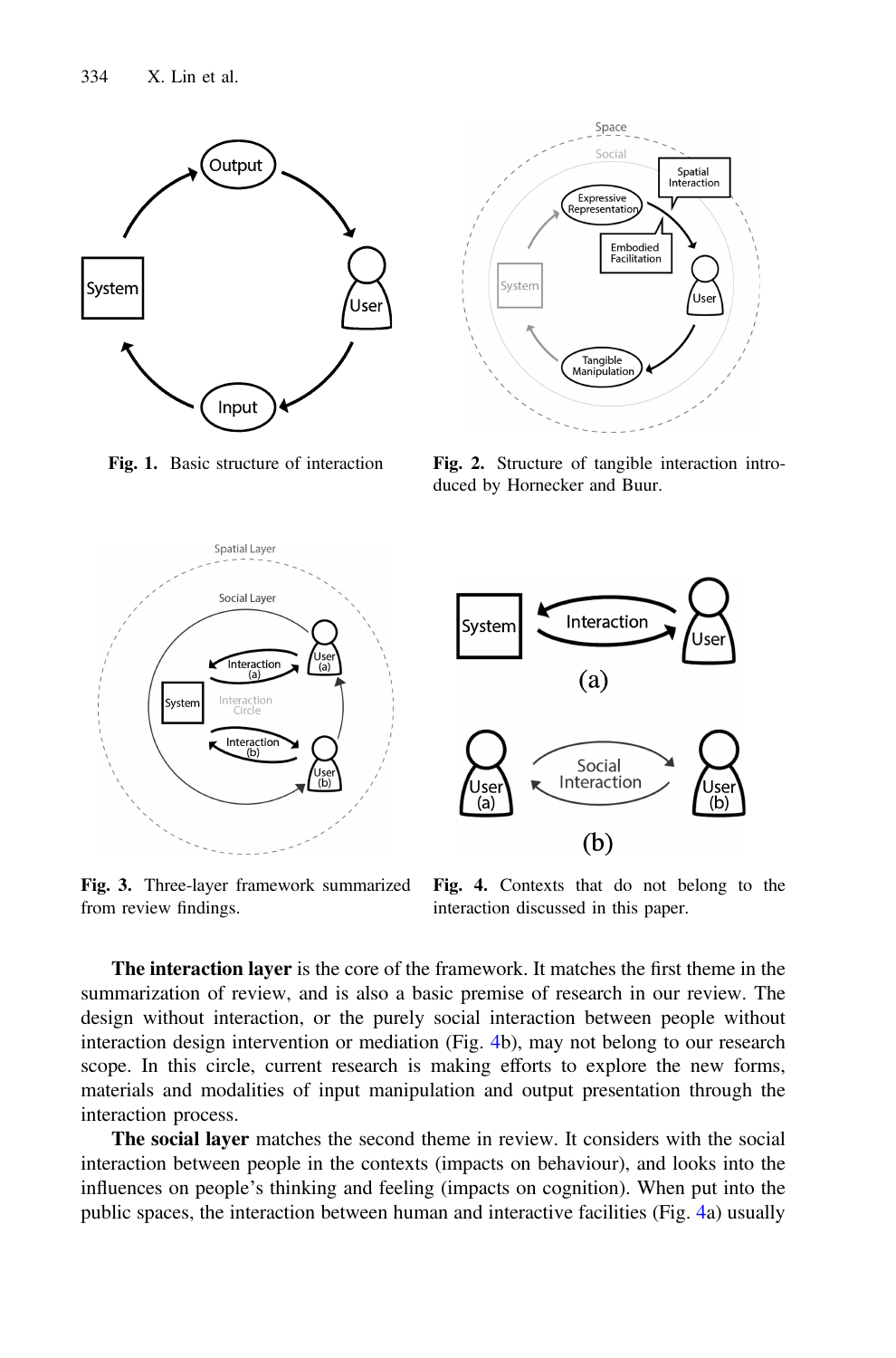<span id="page-7-0"></span>transforms into a social behaviour, due to the sociality embedded in the basic feature of public space. For instance, according to the explanation of the spectator-actor relationship, an individual usually holds an idea of being watched by the public or someone, even if he (or she) is the only person in front of the facility in public.

The spatial layer, matching third theme in review, refers to the consideration on spatial factors like the layouts of surrounding areas (no matter natural or digitally augmented) and the societal functions of different types of public spaces. As mentioned in review, these factors may have important influences on manipulation and presentation design of the interaction, as well as on people's social behaviour.



Fig. 5. Extended framework of interaction in social contexts in public space

Most of the research in review can be analyzed with this initial framework. However, differences between some contexts are not presented very clearly, for instance, the distinction between co-located situation and remote interaction context. Based on this consideration, an extension of the framework with derived contexts is employed, making it more detailed in interpretation of interaction design for social context in public space (Fig. 5).

The first context (Fig. 5a) represents one part of the basic co-located situation in public space. The users interact with the system (the public interactive facilities), and socially interact with other users during the interaction. This can be seen in many studies, especially those that focus on facilitating users' cooperation or competition behaviour through the interaction.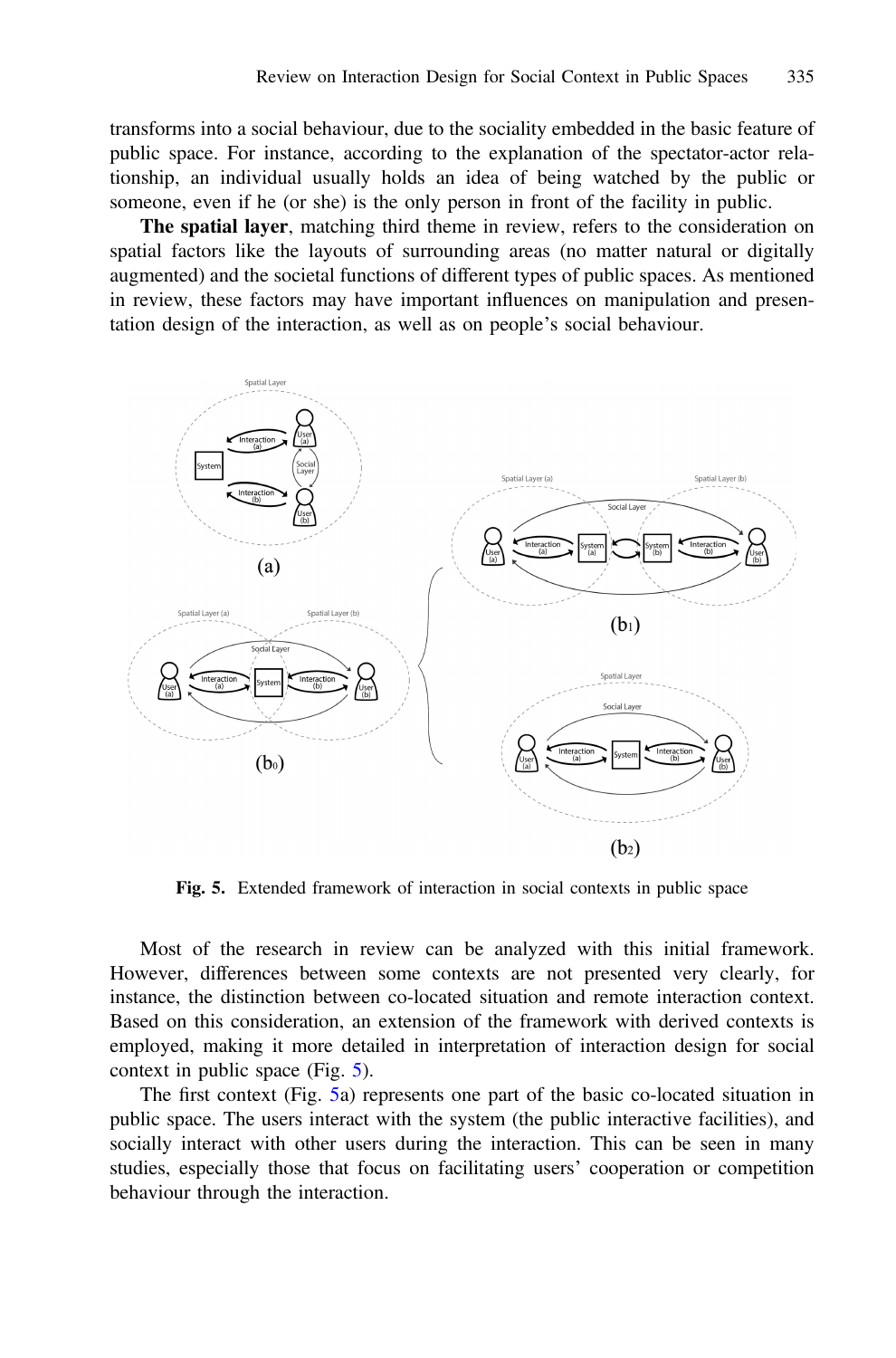The second context (Fig.  $5b_2$  $5b_2$ ) shows the other part of the co-located situation, in which the users interact with the system and socially interact with other users through the system without face-to-face social interaction between each other. This context can usually be seen in projects with large group of participators, such as interacting with a public screen by sending comments through mobile phones at a event [\[15](#page-9-0)].

The third context (Fig.  $5b_1$  $5b_1$ ) describes the multi-place situation, which is rarely discussed in reviewed studies. In this context, users interact with the co-located facilities while socially interact with other users at different places through the system. It presents a situation of connecting two or more places together for interaction, which is little mentioned in current design concepts. A limited number of examples can be found in research on remote social interaction, such as Telemurals [[24\]](#page-10-0) and remote sports game *Breakout for Two* [[29](#page-10-0)].

Matching design focuses and challenges to this framework, it indicates that the contexts in real environment usually present as combinations of the basic contexts in the framework and may dynamically transform between different contexts during the interaction. It also shows that current studies are usually focused on co-located contexts. Few trials and experiments are conducted in multi-place situations. At the same time, design focuses and challenges are often focusing on the problems within one layer or the relationship between two layers.

There is still a large design space for multi-place interaction, which calls for exploration to design and organize the factors in three layers together. It can be deployed through a structural thinking that is flexible and responsive to the real-time changes. The linear structure (e.g. timeline) may no longer be a dominant reference for structuring, while spatial factors like location can be involved in design process.

This discussion on potential possibilities indicates to organize the factors in the framework at a structural level, helping the whole interaction dynamically unfold in public spaces, in order to enhance the connection between digital content and physical space, as well as bring new experience into interaction design.

## 4 Conclusion

In this paper, we present a structured literature review for current research on interaction design for social contexts in public space. The main objective of the review is to help designers and researchers gain a holistic understanding on current research stage and explore for further possibilities, based on the summarized design focuses and challenges.

An initial three-layer framework is presented for structured analysis on review content, considering the inter-relationship between interaction process, social influences and spatial factors. The derivation of the framework helps discussing potential design opportunities in multi-place contexts, which are less mentioned in the review.

The discussion suggests organizing the factors in the three layers of the framework through a structural thinking to help the interaction unfold in multi-place situations. Although there may be new challenges coming along with the further research, the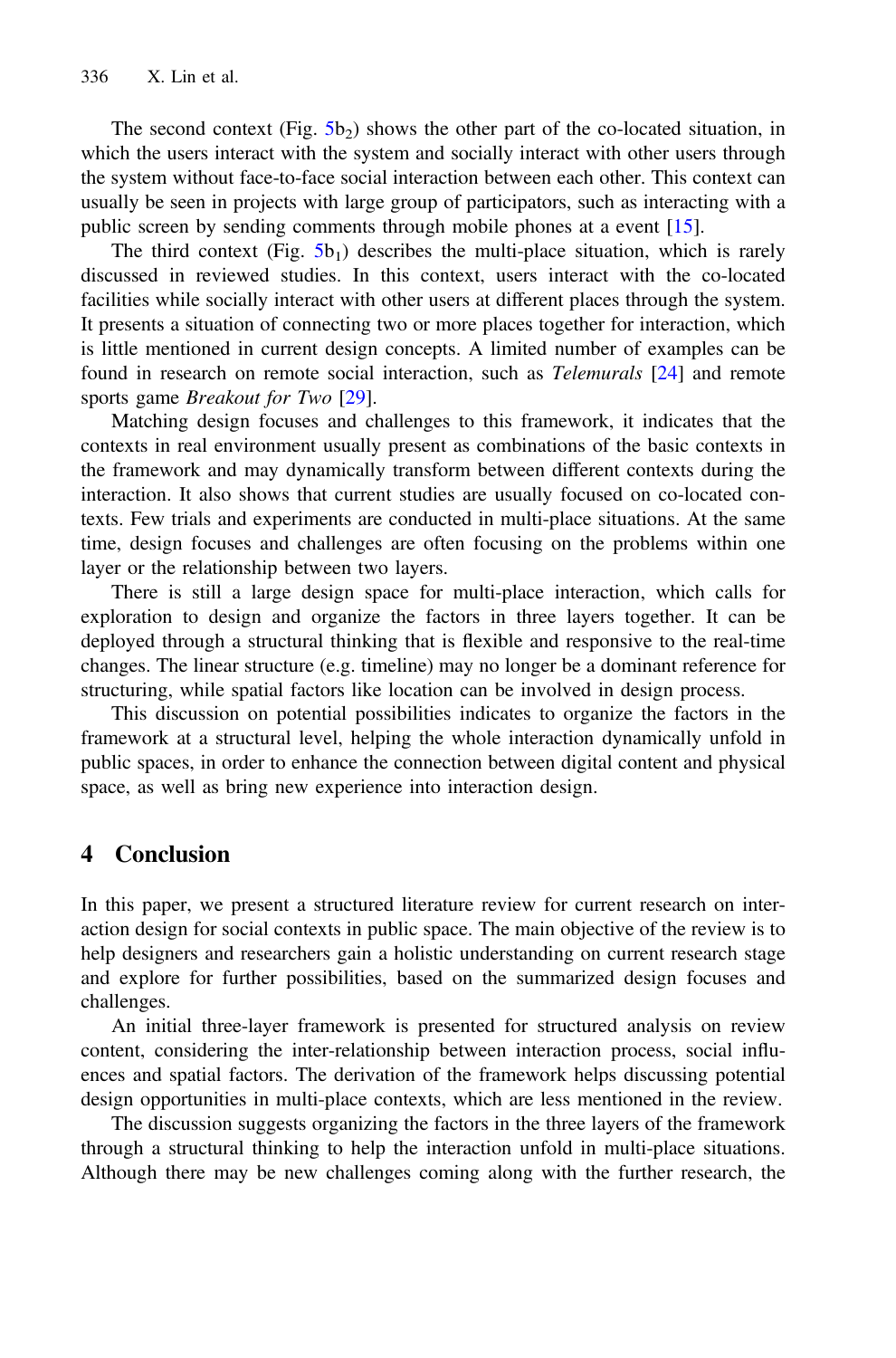<span id="page-9-0"></span>framework and its derived discussion in potentials are considered to be helpful in finding opportunities for novel interaction and user experience design. Future work on refining the framework is needed, as well as summarizing theoretical guidelines or patterns for more appropriate guidance on design practice.

## References

- 1. Avila, M.I.M.: Factors that Influence the Social Life and Vitality of Public Open Spaces in Maracaibo-Venezuela. Case Study: Plaza de la Madre and Plaza de la República. Ph.D Thesis. Virginia Polytechnic Institute and State University (2001)
- 2. Townsend, A.M.: Smart Cities: Big Data, Civic Hackers, And The Quest For A New Utopia. W.W. Norton & Company, New York (2013)
- 3. Alves, L.J., Salem, B., Rauterberg, M.: Responsive environments: user experiences for ambient intelligence. Ambient Intell. Smart Envir. 2(4), 347–367 (2010)
- 4. Peltonen, P., et al.: "It's Mine, Don't Touch!": interactions at a large multi-touch display in a city centre. In: SIGCHI Conference on Human Factors in Computing Systems, pp. 1285– 1294. ACM, Florence (2008)
- 5. Hinrichs, U., et al.: Large displays in urban life from exhibition halls to media facades. In: CHI 2011 Extended Abstracts on Human Factors in Computing Systems, pp. 2433–2436. ACM, Vancouver (2011)
- 6. Hu, J., Frens, J., Funk, M., Wang, F., Zhang, Yu.: Design for social interaction in public spaces. In: Rau, P. (ed.) CCD 2014. LNCS, vol. 8528, pp. 287–298. Springer, Heidelberg (2014)
- 7. Hu, J., Wang, F., Funk, M., Frens, J., Zhang, Y., Boheemen, T.V., et al.: Participatory public media arts for social creativity. In: International Conference on Culture and Computing, pp. 179–180, Kyoto (2013)
- 8. Wang, F., Hu, J., Rauterberg, M.: New carriers, media and forms of public digital arts. In: Culture and Computing, pp. 83–93. Hangzhou, China (2012)
- 9. Brynskov, M., et al.: Urban Interaction Design: Towards City Making. Urban IxD Booksprint (2014)
- 10. Fu, Z., Lin, X.: Building the co-design and making platform to support participatory research and development for smart city. In: Rau, P. (ed.) CCD 2014. LNCS, vol. 8528, pp. 609–620. Springer, Heidelberg (2014)
- 11. Dalsgaard, P., Halskov, K.: Designing urban media facades: cases and challenges. In: SIGCHI Conference on Human Factors in Computing Systems, pp. 2277–2286. ACM, Atlanta (2010)
- 12. Ojala, T., et al.: Multipurpose interactive public displays in the wild: three years later. Computer 45(5), 42–49 (2012)
- 13. Taylor, N., Cheverst, K.: Supporting community awareness with interactive displays. Computer 45(5), 26–32 (2012)
- 14. Zimmerman, J., et al.: Field trial of Tiramisu: crowd-sourcing bus arrival times to spur codesign. In: SIGCHI Conference on Human Factors in Computing Systems, pp. 1677–1686. ACM, Vancouver (2011)
- 15. Väänänen-Vainio-Mattila, K., et al.: Experiencing interactivity in public spaces (eips). In: CHI 2013 Extended Abstracts on Human Factors in Computing Systems, pp. 3275–3278. ACM, Paris (2013)